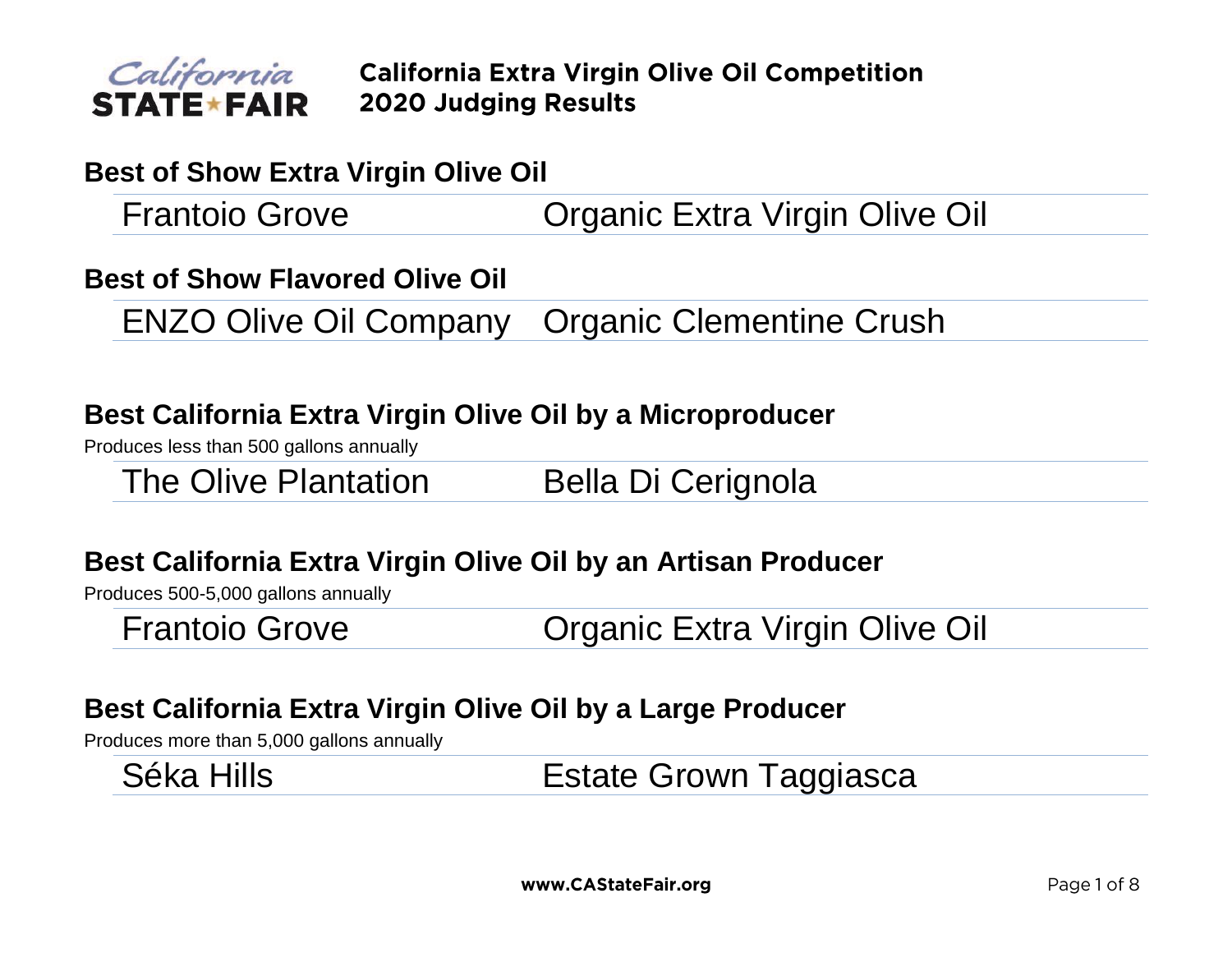

#### **Best of California Extra Virgin Olive Oil** Best of each Division

| Single Variety Medium        | <b>Frantoio Grove</b> | Organic Extra Virgin Olive Oil |
|------------------------------|-----------------------|--------------------------------|
| <b>Single Variety Robust</b> | The Olive Plantation  | Bella Di Cerignola             |
| <b>Blend Medium</b>          | Olive Truck           | Tuscan Blend                   |
| <b>Blend Robust</b>          | <b>Wild Groves</b>    | Robust Blend                   |

#### **Best of California Flavored Olive Oil Best of each Division**

Co-Milled Flavored Olive Oil **ENZO Olive Oil Company** Organic Clementine Crush

#### **Best of Class Extra Virgin Olive Oil** Best in each Class with a minimum score of 94 out of 100

| EVOO Single Variety Medium, Mission               | <b>Chacewater California</b>    | <b>Mission</b>                 |
|---------------------------------------------------|---------------------------------|--------------------------------|
| EVOO Single Variety Medium, Sevillano             | The Olive Press                 | Sevillano                      |
| EVOO Single Variety Medium, Ascolano              | Sciabica's California Olive Oil | Ascolano Olio Nuovo            |
| EVOO Single Variety Medium, Arbequina             | <b>Organic Roots Olive Oil</b>  | Arbeguina                      |
| EVOO Single Variety Medium, Koroneiki             | Corto Olive Oil                 | Solo                           |
| EVOO Single Variety Medium, Frantoio              | <b>Frantoio Grove</b>           | Organic Extra Virgin Olive Oil |
| EVOO Single Variety Medium, Any Other<br>Cultivar | Séka Hills                      | <b>Estate Grown Taggiasca</b>  |
| EVOO Single Variety Robust, Any Other<br>Cultivar | The Olive Plantation            | Bella Di Cerignola             |
| <b>EVOO Medium Blend, Frantoio</b>                | <b>Olive Truck</b>              | Tuscan Blend                   |
| EVOO Robust Blend, Any Other Cultivar             | <b>Wild Groves</b>              | <b>Robust BLend</b>            |

#### **Best of Class Flavored Olive Oil Best in each Class with a minimum score of 94 out of 100**

| Co-Milled Citrus Flavored     | <b>ENZO Olive Oil Company</b>                        | <b>Organic Clementine Crush</b> |
|-------------------------------|------------------------------------------------------|---------------------------------|
| Co-Milled Herbal Flavored     | Sciabica's California Olive Oil Mediterranean Medley |                                 |
| Co-Milled Garlic Flavored Oil | Sciabica's California Olive Oil Extreme Garlic       |                                 |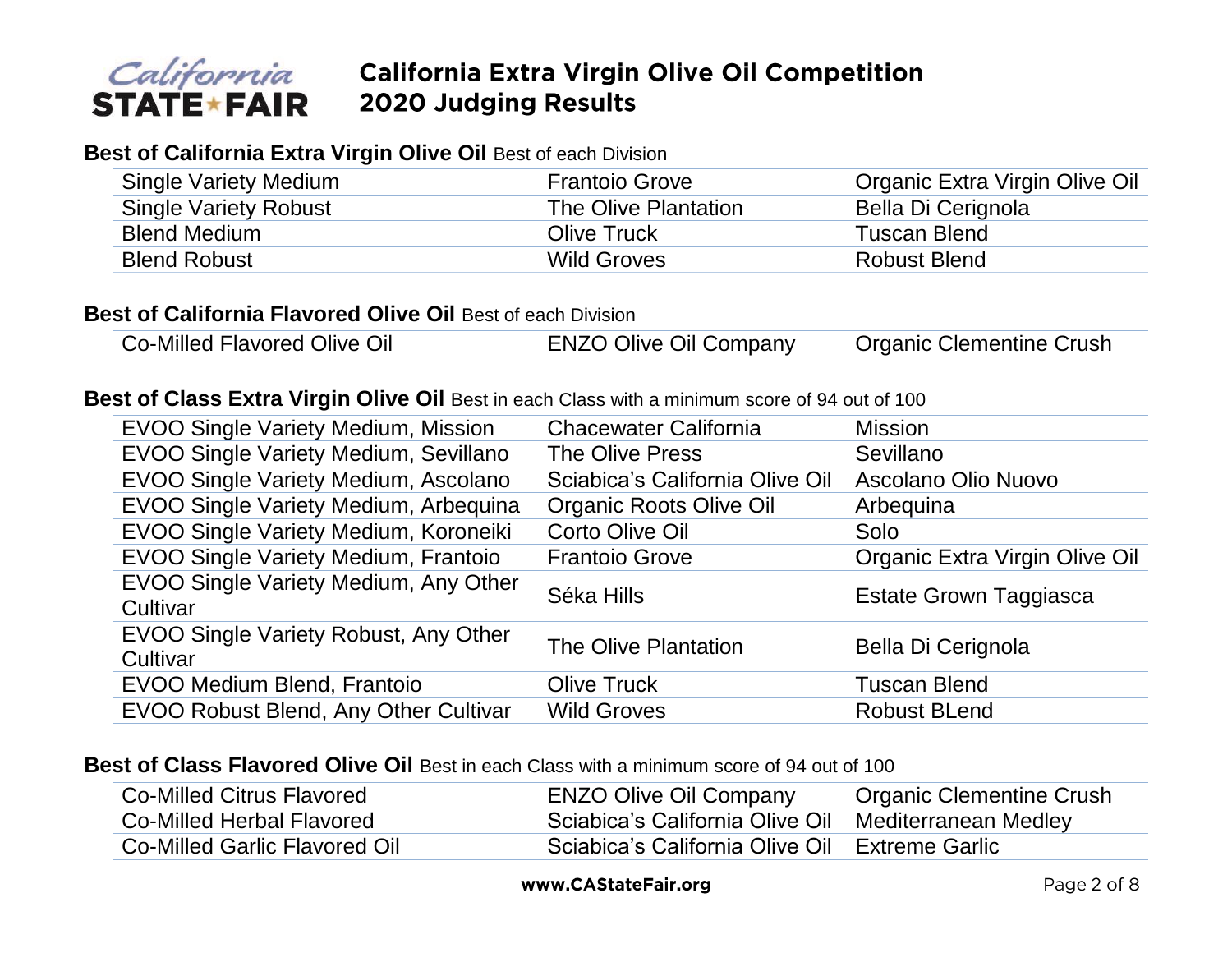

| <b>Extra Virgin Olive Oil Show Medal Winners</b> |                                                    |                                     |                    |               |
|--------------------------------------------------|----------------------------------------------------|-------------------------------------|--------------------|---------------|
| <b>Brand</b>                                     | Product                                            | <b>Division</b>                     | Class              | Award         |
| 43 Ranch Olive Oil                               | Helen's Blend                                      | <b>EVOO Blend Medium</b>            | Any Other Cultivar | Gold          |
| 43 Ranch Olive Oil                               | Picual                                             | <b>EVOO Single Variety Medium</b>   | Any Other Cultivar | Gold          |
| Al Pie del Cielo                                 | <b>Codorniz: Estate Early Harvest</b><br>Pendolino | <b>EVOO Single Variety Robust</b>   | Any Other Cultivar | Gold          |
| Al Pie Del Cielo                                 | Codorniz: Estate Field Blend                       | <b>EVOO Blend Medium</b>            | Any Other Cultivar | Silver        |
| Al Pie Del Cielo                                 | <b>Codorniz: Estate Early Harvest</b><br>Coratina  | <b>EVOO Single Variety Robust</b>   | Any Other Cultivar | Silver        |
| Apollo Olive Oil                                 | <b>Mistral</b>                                     | <b>EVOO Blend Delicate</b>          | Ascolano           | Silver        |
| Apollo Olive Oil                                 | Sierra                                             | <b>EVOO Blend Medium</b>            | <b>Mission</b>     | Silver        |
| Boccabella                                       | 100% Estate Arbequina                              | <b>EVOO Single Variety Robust</b>   | Arbequina          | <b>Bronze</b> |
| Boccabella                                       | <b>Field Blend</b>                                 | <b>EVOO Blend Medium</b>            | Any Other Cultivar | Gold          |
| Boccabella                                       | <b>Winemakers Blend</b>                            | <b>EVOO Blend Robust</b>            | Any Other Cultivar | Silver        |
| <b>Bramble Family Farms</b>                      | Extra Virgin Olive Oil                             | <b>EVOO Blend Medium</b>            | Arbequina          | Silver        |
| <b>Burroughs Family Farms</b>                    | Organic Extra Virgin Olive Oil                     | <b>EVOO Blend Medium</b>            | Arbequina          | Silver        |
| Calabrese Olive Oil                              | <b>Tuscan Blend</b>                                | <b>EVOO Blend Robust</b>            | Frantoio           | Gold          |
| California Olive Ranch                           | <b>Limited Reserve</b>                             | <b>EVOO Blend Medium</b>            | Koroneiki          | <b>Bronze</b> |
| California Olive Ranch                           | Arbequina                                          | <b>EVOO Single Variety Delicate</b> | Arbequina          | <b>Bronze</b> |
| California Olive Ranch                           | Miller's Blend                                     | <b>EVOO Blend Medium</b>            | Arbequina          | Silver        |
| California Olive Ranch                           | Arbosana                                           | <b>EVOO Single Variety Delicate</b> | Arbosana           | Silver        |
| Calivirgin Olive Oils                            | Premium Extra Virgin Olive Oil                     | <b>EVOO Single Variety Delicate</b> | Arbequina          | Silver        |
| Chacewater CA Extra Virgin<br>Olive Oil          | <b>Tuscan Blend</b>                                | <b>EVOO Blend Robust</b>            | Frantoio           | Gold          |
| Chacewater CA Extra Virgin<br>Olive Oil          | <b>Mission</b>                                     | <b>EVOO Single Variety Medium</b>   | Mission            | Gold          |
| Chacewater CA Extra Virgin<br>Olive Oil          | Allegra                                            | <b>EVOO Single Variety Robust</b>   | Any Other Cultivar | Silver        |
| Chacewater CA Extra Virgin<br>Olive Oil          | Favolosa                                           | <b>EVOO Single Variety Robust</b>   | Any Other Cultivar | Silver        |
| Ciarlo Fruit and Nut, LLC                        | The 'Hood                                          | <b>EVOO Blend Medium</b>            | Frantoio           | <b>Bronze</b> |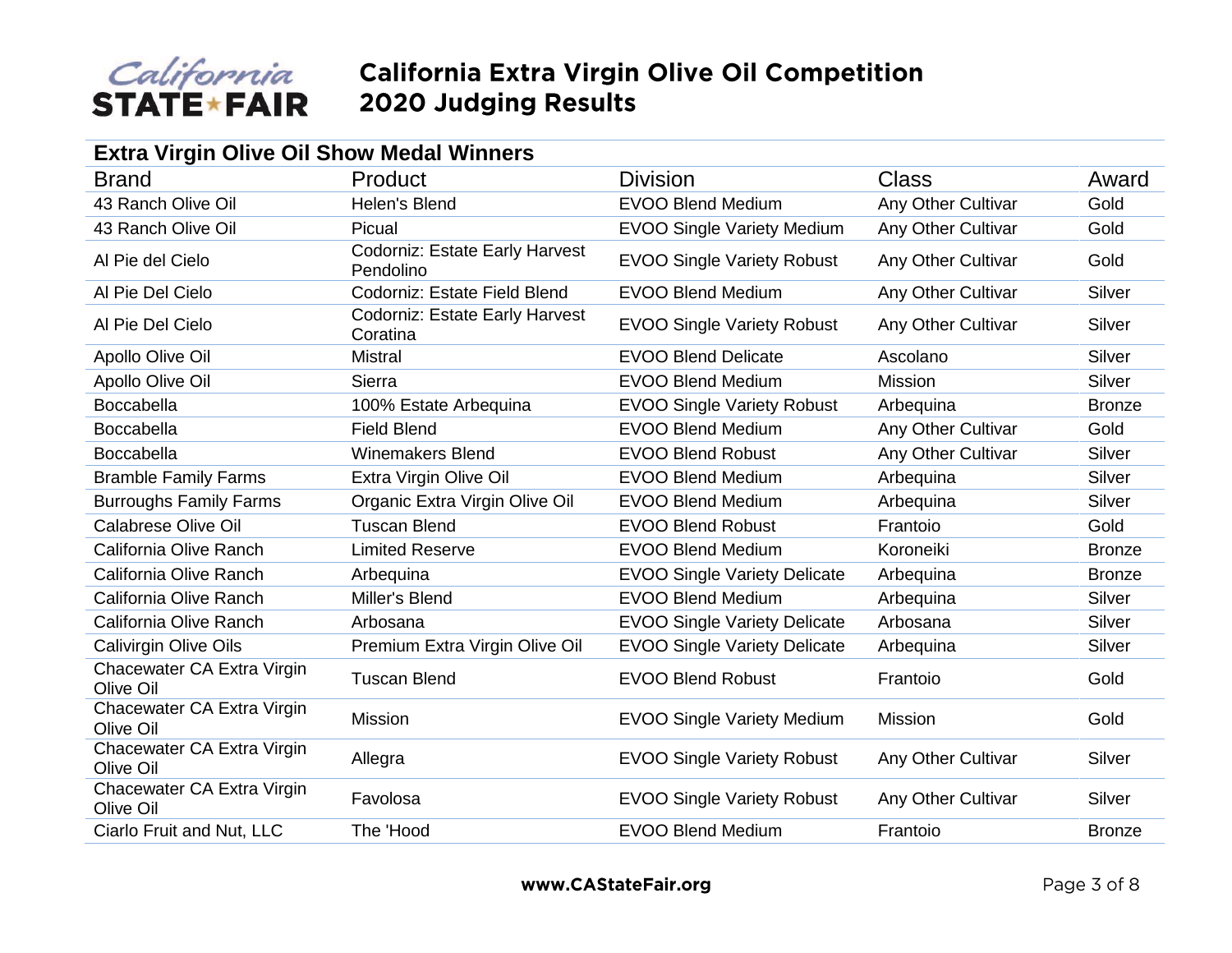

| Extra Virgin Olive Oil Show Medal Winners (continued) |                                                             |                                     |                    |               |  |
|-------------------------------------------------------|-------------------------------------------------------------|-------------------------------------|--------------------|---------------|--|
| <b>Brand</b>                                          | Product                                                     | <b>Division</b>                     | <b>Class</b>       | Award         |  |
| Ciarlo Fruit and Nut, LLC                             | <b>Ciarlo Estate</b>                                        | <b>EVOO Blend Medium</b>            | Any Other Cultivar | Gold          |  |
| <b>Cobram Estate</b>                                  | <b>California Select</b>                                    | <b>EVOO Blend Delicate</b>          | Any Other Cultivar | Silver        |  |
| <b>Cobram Estate</b>                                  | 100% California Mild                                        | <b>EVOO Blend Delicate</b>          | Any Other Cultivar | Silver        |  |
| Collina di Mela                                       | Sierra Foothills Tuscan Blend                               | <b>EVOO Blend Medium</b>            | Frantoio           | Gold          |  |
| Coppetti Olive Oil                                    | <b>Fall Harvest</b>                                         | <b>EVOO Single Variety Medium</b>   | Manzanillo         | <b>Bronze</b> |  |
| Coppetti Olive Oil                                    | <b>Harvest Blend</b>                                        | <b>EVOO Blend Medium</b>            | Manzanillo         | Silver        |  |
| Corto Olive Co                                        | Solo                                                        | <b>EVOO Single Variety Medium</b>   | Koroneiki          | Gold          |  |
| Corto Olive Co                                        | Truly                                                       | <b>EVOO Single Variety Medium</b>   | Arbequina          | Gold          |  |
| Corto Olive Co                                        | Truly                                                       | <b>EVOO Single Variety Medium</b>   | Arbosana           | Gold          |  |
| Corto Olive Co                                        | Truly                                                       | <b>EVOO Single Variety Medium</b>   | Koroneiki          | Gold          |  |
| Corto Olive Co                                        | Truly                                                       | <b>EVOO Blend Medium</b>            | Arbequina          | Silver        |  |
| <b>ENZO Olive Oil Company</b>                         | Delicate                                                    | <b>EVOO Single Variety Delicate</b> | Arbequina          | <b>Bronze</b> |  |
| <b>ENZO Olive Oil Company</b>                         | Medium                                                      | <b>EVOO Single Variety Medium</b>   | Arbosana           | Silver        |  |
| <b>ENZO Olive Oil Company</b>                         | <b>Bold</b>                                                 | <b>EVOO Single Variety Robust</b>   | Koroneiki          | Silver        |  |
| <b>Eyerit Family Olive Oil</b>                        | Extra Virgin Olive Oil                                      | <b>EVOO Single Variety Robust</b>   | Koroneiki          | Silver        |  |
| Fandango Olive Oil                                    | <b>Elegante Late Harvest</b><br>Arbequina-Certified Organic | <b>EVOO Single Variety Medium</b>   | Arbequina          | Gold          |  |
| Fandango Olive Oil                                    | Bueno-100% Koroneiki Certified<br>Organic                   | <b>EVOO Single Variety Medium</b>   | Koroneiki          | Gold          |  |
| <b>Frantoio Grove</b>                                 | Organic                                                     | <b>EVOO Single Variety Medium</b>   | Frantoio           | Gold          |  |
| <b>Frate Sole Olive Oil</b>                           | <b>Tuscan Blend</b>                                         | <b>EVOO Blend Medium</b>            | Frantoio           | Gold          |  |
| Frog Hollow Farm                                      | Organic Extra Virgin Olive Oil                              | <b>EVOO Blend Delicate</b>          | Frantoio           | Silver        |  |
| <b>Grumpy Goats Farm</b>                              | Organic Picual                                              | <b>EVOO Single Variety Robust</b>   | Any Other Cultivar | <b>Bronze</b> |  |
| <b>Grumpy Goats Farm</b>                              | Organic Coratina                                            | <b>EVOO Single Variety Medium</b>   | Any Other Cultivar | Silver        |  |
| <b>Halter Ranch</b>                                   | <b>Estate Grown Tuscan</b>                                  | <b>EVOO Blend Medium</b>            | Any Other Cultivar | Silver        |  |
| Holman Ranch                                          | Extra Virgin Olive Oil                                      | <b>EVOO Blend Robust</b>            | Any Other Cultivar | Gold          |  |
| IL Fiorello Olive Oil Company                         | <b>French Blend</b>                                         | <b>EVOO Blend Medium</b>            | Any Other Cultivar | Gold          |  |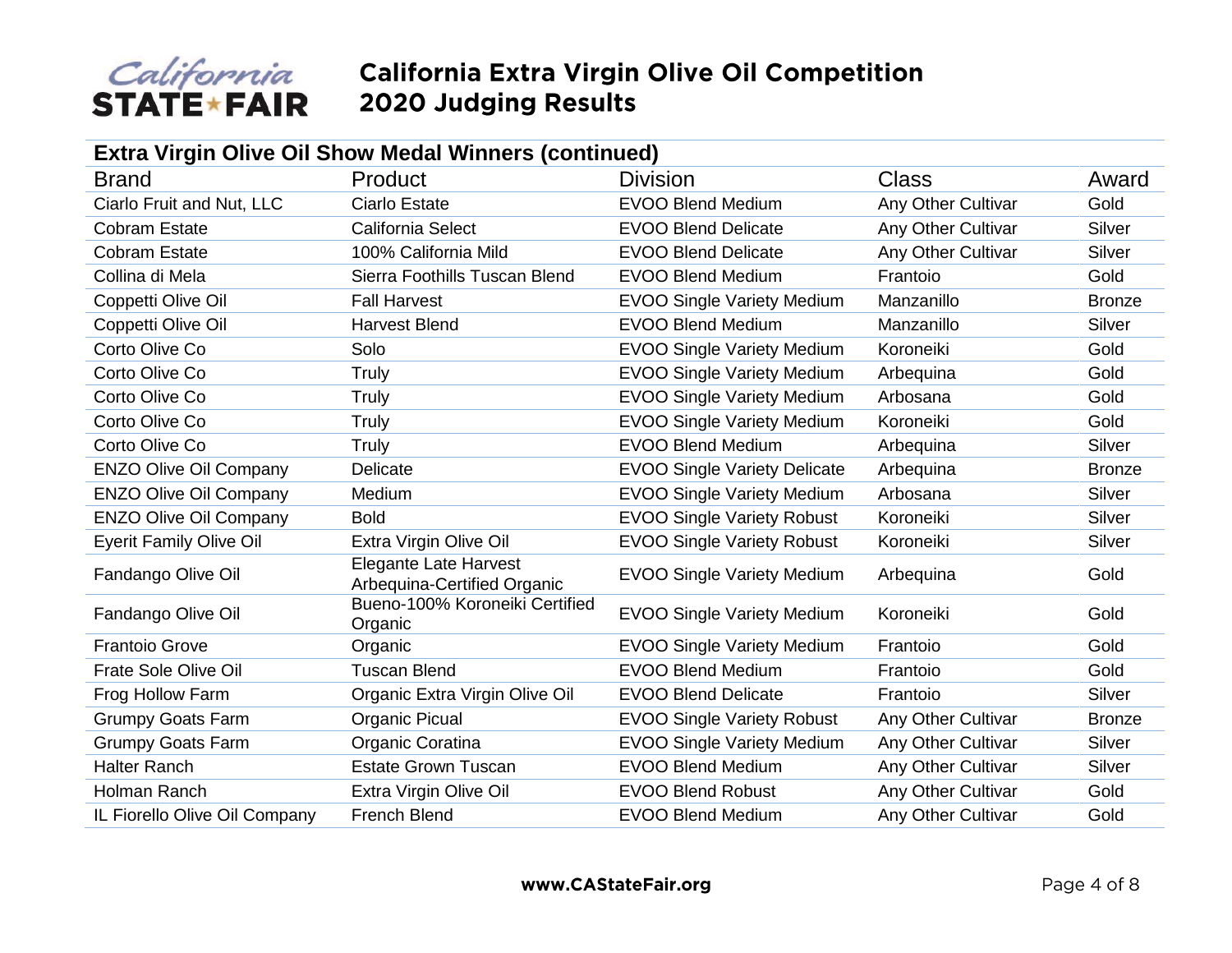

| <b>Extra Virgin Olive Oil Show Medal Winners (continued)</b> |                               |                                     |                    |               |  |
|--------------------------------------------------------------|-------------------------------|-------------------------------------|--------------------|---------------|--|
| <b>Brand</b>                                                 | Product                       | <b>Division</b>                     | Class              | Award         |  |
| IL Fiorello Olive Oil Company                                | <b>Green Valley Blend</b>     | <b>EVOO Blend Medium</b>            | Frantoio           | Gold          |  |
| IL Fiorello Olive Oil Company                                | <b>Community Blend</b>        | <b>EVOO Blend Robust</b>            | Any Other Cultivar | Gold          |  |
| IL Fiorello Olive Oil Company                                | Athena's Blend                | <b>EVOO Blend Medium</b>            | Any Other Cultivar | Silver        |  |
| IL Fiorello Olive Oil Company                                | Frantoio                      | <b>EVOO Single Variety Medium</b>   | Frantoio           | Silver        |  |
| IL Fiorello Olive Oil Company                                | Pendolino                     | <b>EVOO Single Variety Medium</b>   | Any Other Cultivar | Silver        |  |
| Jack Rabbit California Olive Oil                             | Frantoio                      | <b>EVOO Single Variety Delicate</b> | Frantoio           | Gold          |  |
| Jack Rabbit California Olive Oil                             | Coratina                      | <b>EVOO Single Variety Delicate</b> | Any Other Cultivar | Gold          |  |
| Jack Rabbit California Olive Oil                             | <b>Relaxed Blend</b>          | <b>EVOO Blend Delicate</b>          | Any Other Cultivar | Silver        |  |
| <b>KATZ</b>                                                  | <b>Estate Rock Hill Ranch</b> | <b>EVOO Blend Medium</b>            | Any Other Cultivar | Gold          |  |
| <b>KATZ</b>                                                  | <b>Organic Chef's Pick</b>    | <b>EVOO Blend Robust</b>            | Any Other Cultivar | Gold          |  |
| Kiler Ridge Olive Farm                                       | Tuscan                        | <b>EVOO Blend Robust</b>            | Frantoio           | Gold          |  |
| Kiler Ridge Olive Farm                                       | Nocellara Del Belice          | <b>EVOO Single Variety Robust</b>   | Any Other Cultivar | Silver        |  |
| Lone Oak Olive Oil                                           | Lone Oak Olive Oil            | <b>EVOO Blend Medium</b>            | Any Other Cultivar | Gold          |  |
| Lot22 Olive Oil Co.                                          | 2019 Picual                   | <b>EVOO Single Variety Medium</b>   | Any Other Cultivar | Silver        |  |
| Mangini Ranch                                                | Rocky Hill                    | <b>EVOO Blend Medium</b>            | <b>Mission</b>     | <b>Bronze</b> |  |
| Mangini Ranch                                                | <b>Mission</b>                | <b>EVOO Single Variety Medium</b>   | <b>Mission</b>     | Gold          |  |
| Mangini Ranch                                                | Picholine                     | <b>EVOO Single Variety Delicate</b> | Any Other Cultivar | Silver        |  |
| <b>Marvin Martin Olive Oils</b>                              | <b>Carneros Olive Oil</b>     | <b>EVOO Blend Medium</b>            | Sevillano          | <b>Bronze</b> |  |
| <b>Marvin Martin Olive Oils</b>                              | OLiOdessa Olive Oil           | <b>EVOO Blend Medium</b>            | Frantoio           | Silver        |  |
| McEvoy Ranch                                                 | <b>Traditional Blend</b>      | <b>EVOO Blend Medium</b>            | Any Other Cultivar | Gold          |  |
| McEvoy Ranch                                                 | <b>Limited Edition</b>        | <b>EVOO Blend Delicate</b>          | Any Other Cultivar | Silver        |  |
| <b>MoonShadow Grove</b>                                      | Ascolano                      | <b>EVOO Single Variety Medium</b>   | Ascolano           | Gold          |  |
| Mountain Springs Olive Ranch                                 | Estate Grown Arbequina        | <b>EVOO Single Variety Medium</b>   | Arbequina          | <b>Bronze</b> |  |
| Mountain Springs Olive Ranch                                 | Estate Grown Koroneiki        | <b>EVOO Single Variety Robust</b>   | Koroneiki          | Gold          |  |
| Oils of Paicines                                             | <b>Organic Mission</b>        | <b>EVOO Single Variety Medium</b>   | Mission            | Silver        |  |
| Olio De Nardi                                                | Olio De Nardi                 | <b>EVOO Blend Robust</b>            | Frantoio           | Silver        |  |
| Olivaia's OLA                                                | <b>Block X Blend</b>          | <b>EVOO Blend Medium</b>            | Any Other Cultivar | Gold          |  |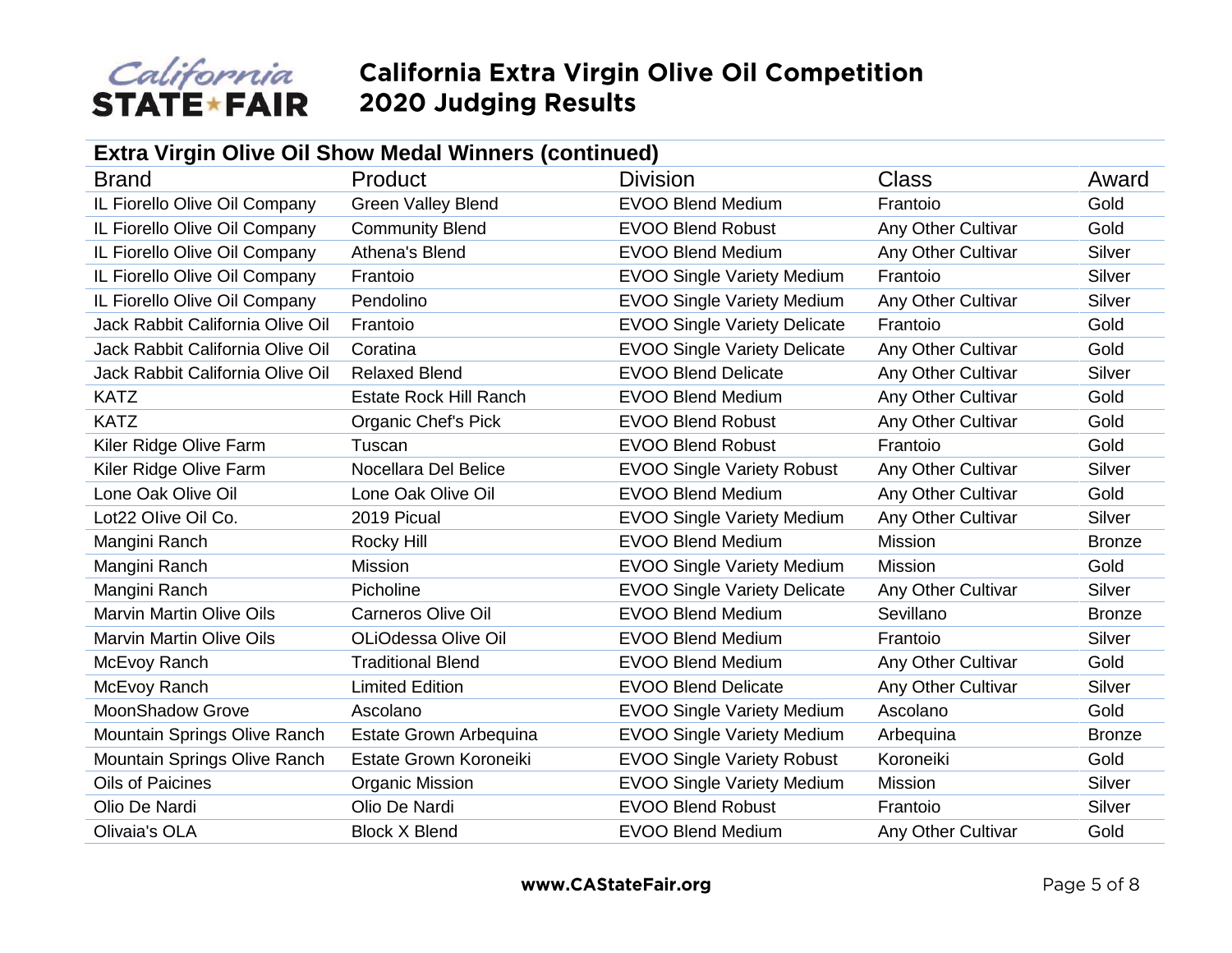

| <b>Extra Virgin Olive Oil Show Medal Winners (continued)</b> |                                 |                                     |                    |                       |  |  |
|--------------------------------------------------------------|---------------------------------|-------------------------------------|--------------------|-----------------------|--|--|
| <b>Brand</b>                                                 | Product                         | <b>Division</b>                     | Class              | Award                 |  |  |
| <b>Olivaia's OLA</b>                                         | <b>Estate Sevillano</b>         | <b>EVOO Single Variety Delicate</b> | Sevillano          | Gold                  |  |  |
| <b>Olive Crush Farms</b>                                     | California Arbequina            | <b>EVOO Single Variety Medium</b>   | Arbequina          | Silver                |  |  |
| Olive Love                                                   | Picual                          | <b>EVOO Single Variety Robust</b>   | Any Other Cultivar | Silver                |  |  |
| <b>Olive Truck</b>                                           | <b>Tuscan Blend</b>             | <b>EVOO Blend Medium</b>            | Frantoio           | Gold                  |  |  |
| <b>Olive Truck</b>                                           | Picual                          | <b>EVOO Single Variety Robust</b>   | Any Other Cultivar | Gold                  |  |  |
| Olivewood Ranch Olive Oil                                    | Extra Virgin Olive Oil          | <b>EVOO Blend Medium</b>            | Any Other Cultivar | Gold                  |  |  |
| Organic Roots Olive Oil                                      | Arbequina                       | <b>EVOO Single Variety Medium</b>   | Arbequina          | Gold                  |  |  |
| Organic Roots Olive Oil                                      | Koroneiki                       | <b>EVOO Single Variety Robust</b>   | Koroneiki          | Gold                  |  |  |
| Rancho Azul y Oro                                            | <b>Estate Blend</b>             | <b>EVOO Blend Medium</b>            | Frantoio           | Silver                |  |  |
| Rancho Azul y Oro                                            | <b>Estate Mission Blend</b>     | <b>EVOO Blend Medium</b>            | <b>Mission</b>     | Silver                |  |  |
| <b>Rosenthal Olive Ranch</b>                                 | Arbosana                        | <b>EVOO Single Variety Delicate</b> | Arbosana           | Gold                  |  |  |
| <b>Rosenthal Olive Ranch</b>                                 | Koroneiki                       | <b>EVOO Single Variety Delicate</b> | Koroneiki          | Silver                |  |  |
| Sciabica's California Olive Oil                              | <b>Sweet Mission Olio Nuovo</b> | <b>EVOO Single Variety Delicate</b> | Mission            | <b>Bronze</b>         |  |  |
| Sciabica's California Olive Oil                              | Ascolano Reserve                | <b>EVOO Single Variety Delicate</b> | Ascolano           | Gold                  |  |  |
| Sciabica's California Olive Oil                              | Ascolano Olio Nuovo             | <b>EVOO Single Variety Medium</b>   | Ascolano           | Gold                  |  |  |
| Séka Hills                                                   | Estate Grown Taggiasca          | <b>EVOO Single Variety Medium</b>   | Any Other Cultivar | <b>Double</b><br>Gold |  |  |
| Séka Hills                                                   | <b>Estate Grown Frantoio</b>    | <b>EVOO Single Variety Medium</b>   | Frantoio           | Gold                  |  |  |
| Séka Hills                                                   | <b>Estate Grown Picual</b>      | <b>EVOO Single Variety Medium</b>   | Any Other Cultivar | Gold                  |  |  |
| Séka Hills                                                   | Estate Grown Arbequina          | <b>EVOO Single Variety Medium</b>   | Arbequina          | Silver                |  |  |
| Sierra Orchards                                              | <b>Mission</b>                  | <b>EVOO Single Variety Robust</b>   | Mission            | Gold                  |  |  |
| <b>Staggering Hill</b>                                       | Stagg Hill Cuvee                | <b>EVOO Blend Medium</b>            | Arbequina          | Gold                  |  |  |
| <b>Staggering Hill</b>                                       | La Vida Luca                    | <b>EVOO Single Variety Medium</b>   | Any Other Cultivar | Silver                |  |  |
| Sutter Buttes Olive Oil Co.                                  | Robust                          | <b>EVOO Single Variety Robust</b>   | Any Other Cultivar | Silver                |  |  |
| The Groves on 41                                             | Spanish Arbequina               | <b>EVOO Single Variety Medium</b>   | Arbequina          | <b>Bronze</b>         |  |  |
| <b>The Olive Plantation</b>                                  | Bella Di Cerignola              | <b>EVOO Single Variety Robust</b>   | Any Other Cultivar | Gold                  |  |  |
| <b>The Olive Press</b>                                       | <b>Italian Blend</b>            | <b>EVOO Blend Medium</b>            | Any Other Cultivar | <b>Bronze</b>         |  |  |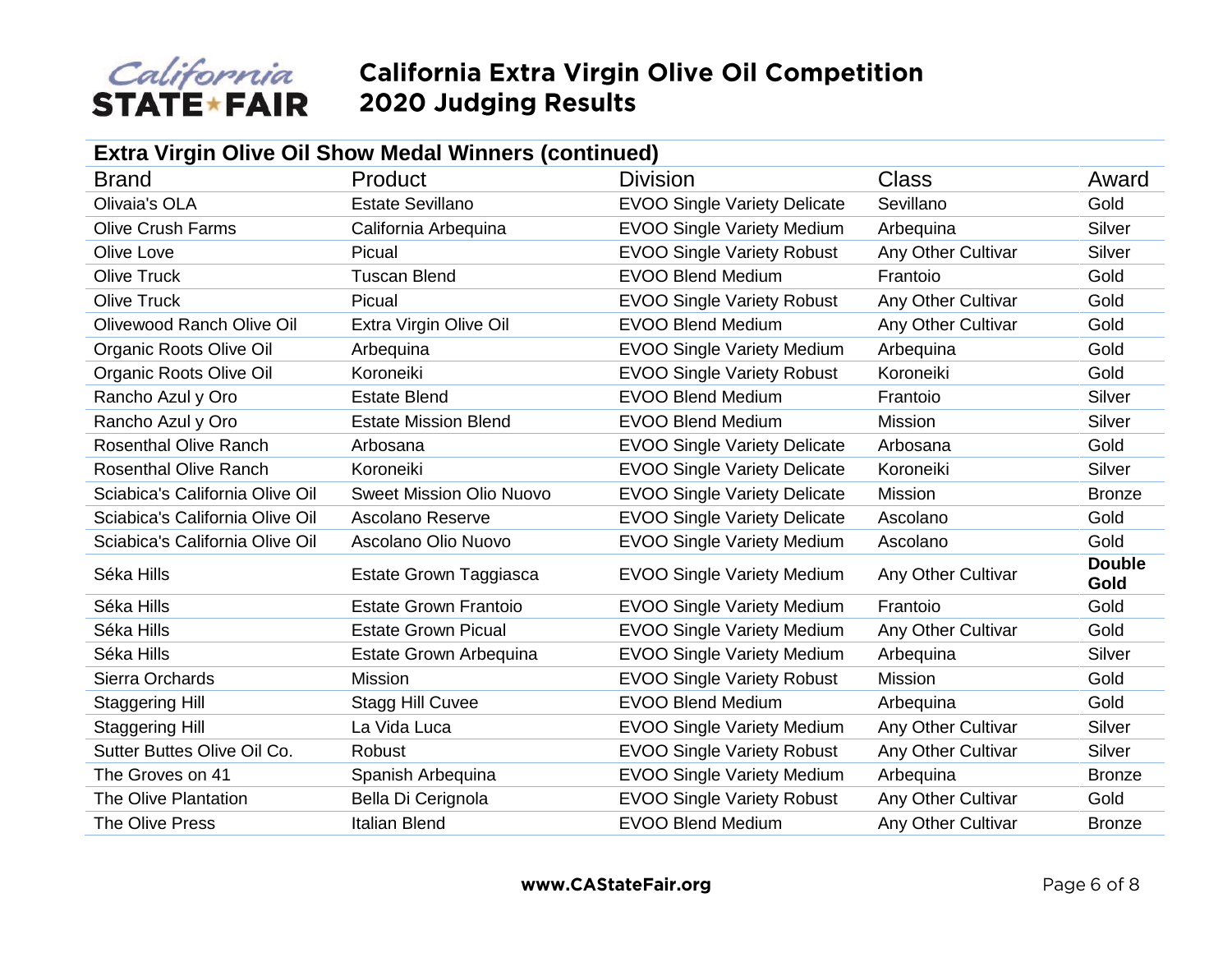

# *California* California Extra Virgin Olive Oil Competition<br>STATE★FAIR 2020 Judging Results

| <b>Extra Virgin Olive Oil Show Medal Winners (continued)</b> |                                 |                                     |                    |               |  |
|--------------------------------------------------------------|---------------------------------|-------------------------------------|--------------------|---------------|--|
| <b>Brand</b>                                                 | <b>Product</b>                  | <b>Division</b>                     | <b>Class</b>       | Award         |  |
| <b>The Olive Press</b>                                       | <b>Heritage Mission</b>         | <b>EVOO Single Variety Medium</b>   | Mission            | <b>Bronze</b> |  |
| The Olive Press                                              | Ascolana Extra Virgin Olive Oil | <b>EVOO Single Variety Delicate</b> | Ascolano           | Gold          |  |
| The Olive Press                                              | Sevillano                       | <b>EVOO Single Variety Medium</b>   | Sevillano          | Gold          |  |
| <b>The Olive Press</b>                                       | Picual                          | <b>EVOO Single Variety Robust</b>   | Any Other Cultivar | Gold          |  |
| <b>The Olive Press</b>                                       | Arbosana                        | <b>EVOO Single Variety Medium</b>   | Arbosana           | Silver        |  |
| <b>The Olive Press</b>                                       | Lunigiana Organic               | <b>EVOO Blend Robust</b>            | Any Other Cultivar | <b>Bronze</b> |  |
| <b>The Olive Press</b>                                       | Arbeguina                       | <b>EVOO Single Variety Medium</b>   | Arbequina          | Gold          |  |
| The Partridge Family Olive Co.                               | Points North                    | <b>EVOO Blend Robust</b>            | Any Other Cultivar | <b>Bronze</b> |  |
| The Partridge Family Olive Co.                               | <b>Tusci Blend</b>              | <b>EVOO Blend Medium</b>            | Frantoio           | Silver        |  |
| Tres Osos                                                    | Robust                          | <b>EVOO Blend Robust</b>            | Any Other Cultivar | Gold          |  |
| <b>Wild Groves</b>                                           | <b>Robust Blend</b>             | <b>EVOO Blend Robust</b>            | Any Other Cultivar | Gold          |  |
| <b>Wild Groves</b>                                           | Ascolano                        | <b>EVOO Single Variety Medium</b>   | Ascolano           | Gold          |  |
| <b>Wild Groves</b>                                           | Foxy                            | <b>EVOO Single Variety Robust</b>   | Any Other Cultivar | Gold          |  |
| <b>Winter Creek</b>                                          | <b>Winter Creek</b>             | <b>EVOO Single Variety Medium</b>   | Frantoio           | <b>Bronze</b> |  |
| <b>Winter Creek</b>                                          | Ruscello d Inverno              | <b>EVOO Blend Medium</b>            | Frantoio           | Silver        |  |